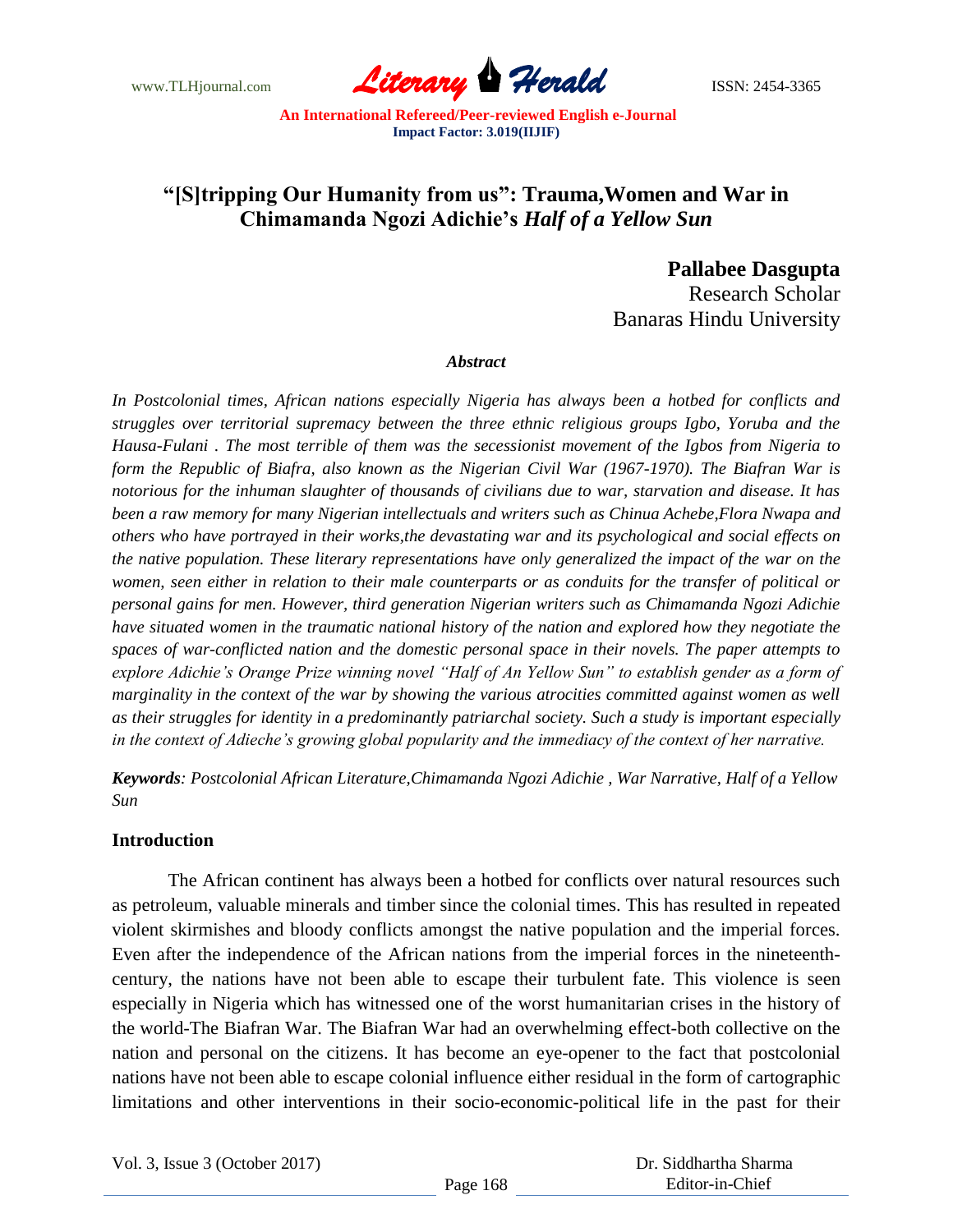

administrative convenience or direct interventions even in the postcolonial times for the protection of their own economic interests in the region.

## **Historical Context of the Crisis**

The Biafran crisis has its roots in the history of the nation. The territory of Nigeria came under the colonial rule of Britain in late nineteenth-century and became a British colony in 1914. Under the newly declared country, three distinct ethnic groups were grouped into one nation for administrative convenience without any regard to their prior hostility and irreconcilable differences - Igbo in the south-east, Hausa-Fulani in the north and Yoruba in the south-west. After the independence from Britain in 1960s, real conflict began amongst the three communities owing to their cultural and ethnic differences. The Hausa Fulani in the north were followers of Islam religion and prosperous merchants while the Yorubas and Igbos were mainly simple rural peasant folk. This contradiction led to the large scale migration of these communities to the north in search of job opportunities. In 1966, a group of Igbo army majors attempted a coup and several political leaders from the other two communities were killed. The Igbo General Johnson Aguiyi-Ironsi was proclaimed the president. This coup was perceived as an Igbo conspiracy and the panic led to further riots and massacres where the Igbos were wantonly slaughtered. The situation was further deteriorated by a counter-coup by Hausa-Fulani where Ironsi was assassinated and Lieutenant colonel Yakubu Gowon came into power with the support of the Britain and America. Along with this, the massacre of Christian Igbo soldiers in the north brought about an exodus of the Igbos out of northern Nigeria. All efforts at peace failed miserably. In 1967, Lieutenant colonel Odumegwa Ojukwa declared the secession of the South east of Nigeria as the Igbo nation- the Republic of Biafra. The flag of the nation with a halfarising sun with eleven rays for the eleven provinces denoted a new dawn for the Igbos. The Nigerian federal government did not recognize this and the Nigerian civil war began in July 1967. The federal government received enormous aid from the western superpowers and totally crushed the rebellion. All linkages of Biafra with the outside world were sealed off and this led to a great shortage of food and other essential goods in the region. About three million people died from starvation and other related diseases in the area and Biafra was eventually forced to surrender to the Nigerian army in 1970.

## **Chimamanda Ngozi Adichie and the Third generation of Nigerian writing**

The Biafran War has strongly captured the literary imagination of writers and intellectuals alike in Nigeria. For them,the Biafran conflict acted as a formative influence on both their personal lives and creative imaginations. Literary stalwarts in Nigeria like Chinua Achebe, Buchi Emecheta and Flora Nwapa have represented various facets of the crisis in their works *Girls at War and Other Stories* (1973), *Destination Biafra* (1982) and *Never Again* (1976)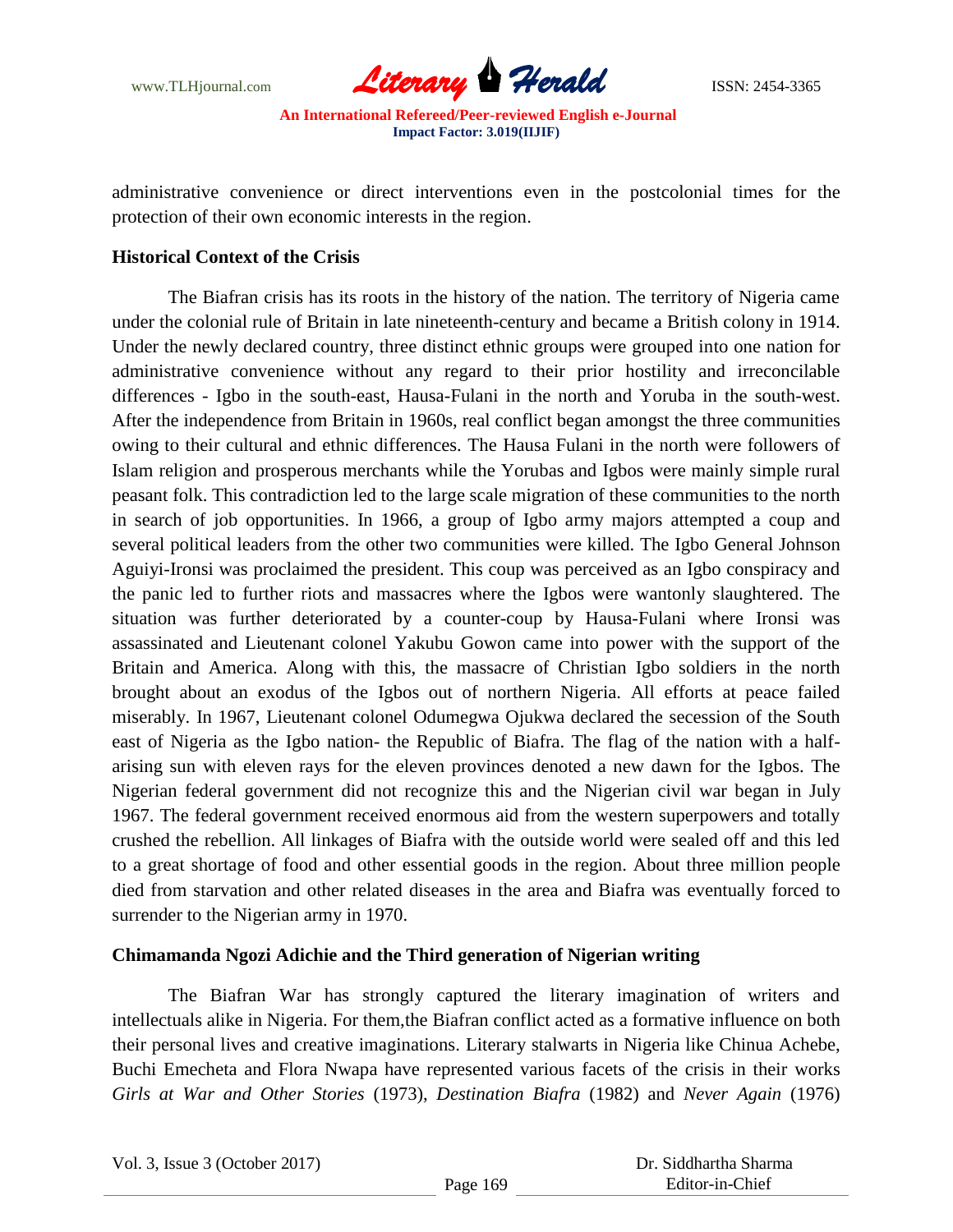

respectively. The latest among them is Chimamanda Ngozi Adichie who has received global recognition and prestige owing to her novels and short stories which depict the still ongoing effects of colonization in the daily life of the Nigerians. Born in 1977 in Nigeria and later educated at the university town of Nsukka (which later became the setting for *Half a Yellow Sun*), her first novel *Purple Hibiscus* (2003) received the Orange Prize for Fiction in 2004 and the Commonwealth Writers" Prize for Best first Book in 2005 for its depiction of colonization and male violence. Her second novel *Half of a Yellow Sun* (2006) explores the situation in Nigeria leading up to the Biafran crisis and its effect both on the individual and the nation. Besides this, her literary oeuvre also consists of a collection of short stories *The Thing Around Your Neck* (2009) and a novel *Americanah* (2013).

Adichie belongs to the third generation of Nigerian writers along with Chris Abani and Sefi Atta who have returned to their nation's bloody past time and again, to discuss its still ongoing effects on the population. But Adichie here, has to be credited for presenting the coalescence of the personal and the public in times of war and for highlighting the struggle of women to establish their own identities and political and ideological positions in a society dominated by men. In this Adieche follows the legacy of writers like Buchi Emecheta and Flora Nwapa who, "have used the topic of civil war to engage in a gender war" (Pape 233) to describe the horrors faced by women in wartimes, but Adichie"s uniqueness lies in the diverse and well defined female characters that she has etched in the novel.

*Half of a Yellow Sun* (2006) follows the fortunes of twin sisters Olanna and Kainene along with their lovers Odenigbo, a university professor and an intellectual with revolutionary ideas and Richard, a British journalist-writer as they move from their secured middle-class prosperity during the 1960s before the war to uncertainty and insecurity during and after the war. The impact of the war is the most profound on Ugwu, the underfed, impoverished houseboy of Odenigbo"s household, who puts on several roles like that of a teacher, a child soldier sustaining serious physical injuries and mental trauma and later the writer of the Book within the novel. The characters are forced to flee their peaceful intellectual life in Nsukka and face the threats of starvation, air raids and uncertainty in the refugee town of Umuahia.

Pius Adesanmi and Chris Dunton in their essay, "Nigeria"s Third Generation Writing: Historiography and Preliminary Theoretical Considerations"(2015) discuss the features of the writing of these authors such as an urban setting, and emphasis on the "deprivation, the denial of individual human rights and aspirations, the degradation of social relations under a series of increasingly despotic and corrupt regimes"(11). *Half of a Yellow Sun* depicts all the above in the background of the terrible violence of the civil war beginning from the university town of Nsukka and gradually following the principle characters as they move from places such as Abba, Umuania and Orlu as the violence intensifies. The frequent use of "the trope of incarceration and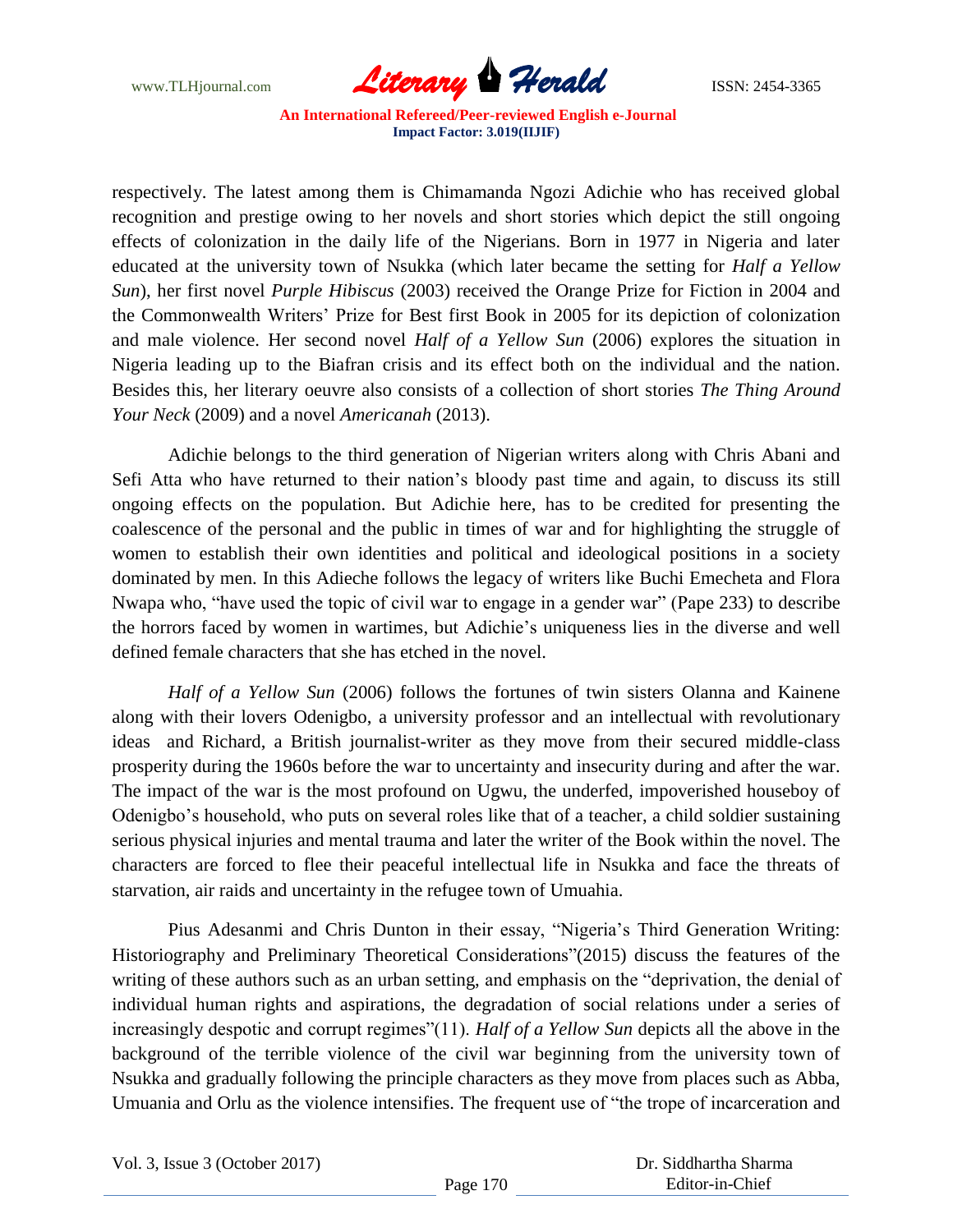

the aesthetics of trauma" (Adesanmi and Dunton 17) is another feature of the writing of the third generation writers. Needless to say this trauma and violence of war is not accessible to the writers themselves, who were born much later. But the memories of the trauma continue to haunt them, through family reminiscences of personal trauma. Adichie herself, recounts, "I was aware of how this war haunted my family." ("Africa, "Authenticity" and the Biafran Experience" 50). Thus, the novel is for Adichie a form of coping up with the pale gloom of the trauma in her family. The fact that it is as much a personal emotional response as well a general exploration of the war, is reflected in the final words of the novel, "May we always remember" (Author's Note). John Marx refers how the romantic turmoil of the novel"s primary couple Odenigbo and Olanna is both mirrored and punctuated by the crisis of the state (619). In the novel, trauma operates in two ways, the trauma of the author created by "Postmemory" (Hirsch 2008), which "creates where it cannot recover. It imagines what we cannot recall." (Past Lies:Post Memories in Exile 422). And the trauma faced by the principle characters in their own ways: Olanna , Richard and Ugwu.

# **Women in times of War**

The novel explores the situation of war in all its immediacy and horror through the literary imagination and superb craftsmanship of Adichie. The author herself declares the work as a testimony to, "how powerfully we can love; how easily we can kill; how human we can be when a war dedicates itself to stripping our humanity from us" (blurb). Adichie explores the major themes of war narratives in her novel like child soldiering, the extreme inhumanity and gross exploitation of human rights etc .The universality of war and the destruction in its aftermath is well reflected in the several poignant instances such as the mother fleeing from northern Nigeria carrying the decapitated head of her daughter in a calabash which the author connects with "the German women who fled Hamburg with the charred bodies of their children stuffed in suitcases, the Rwandan women who pocketed tiny parts of their mauled children" (*HYS* 82)

The narrative also shows the failure of the earlier bonds of friendship, humanity and love in the face of war. Everyone is suspicious of each other and is desperate to survive. Thus, Mohammed Ali who was earlier a family friend of Uncle Mbaezi and Aunt Ifeka , does not hesitate to kill the family including their pregnant daughter Arize due to their Igbo lineage. This profoundly affects Olanna who is both physically and psychologically numbed by the episode. Not only are her legs paralyzed, she suffers from panic attacks and struggles to breathe. She has difficulty even in forming words and in expressing the horrible episode. Even later in the narrative, the incident haunts her through flashbacks and continues to interrupt her life in the present. Much later, when she is able to narrate the events in all their vividness to Ogwu, she accepts their eventuality, "It was often difficult to visualize anything concrete that was not dulled

Vol. 3, Issue 3 (October 2017)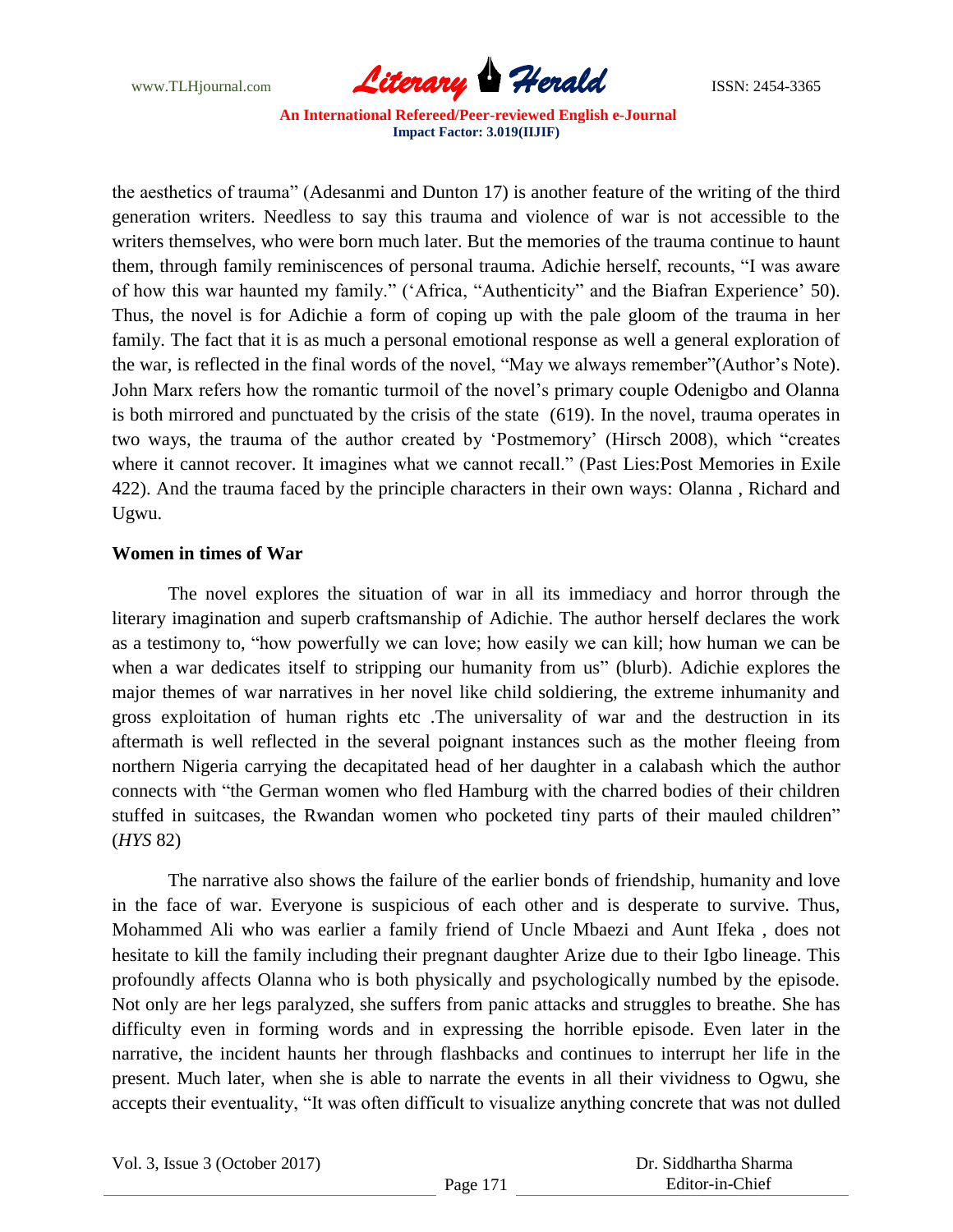

by memories of Arize and Aunty Ifeka and Uncle Mbaezi that did not feel like being lived on suspended trauma." (*HYS* 185)

Richard, Kainene"s British lover who comes to Nigeria to write a book about the Igbo-Ukwu art, is similarly shocked when the custom officer, Nnaemeka with whom he was speaking, is shot dead. The reality of the scene shocks him to such an extent that he "wished that he would lose his mind or that his memory would suppress itself." (165). He feels he should be more affected and takes up writing to express the horror suitably. But writing in the newspaper, does not give him the expected cathartic relief and only brings back the pain. For Richard, a mild and sensitive man wanting the love, recognition and acceptance that he never received in his childhood, the events of the war completely shocks him to the core. Kaneine"s disappearance at the end of the novel completely breaks him down when he realizes that "his life would always be like a candlelit room; he would see things only in the shadow,only in half glimpses." (*HYS* 430)

But the one on whom the impact of the war is most profound is Ugwu. Ugwu begins his journey in the novel as an illiterate rural boy who comes from the village to work as a servant in the household of Odenigbo. The narrative follows him as he, takes a conscious interest in the events of the war and records his observations in the narrative. During the crisis, he works as a teacher with Olanna and is later conscripted into the army. The army and its violent ways completely numbs and transforms Ugwu. He finds himself both in the role of victim and perpetrator when he along with a group of fellow soldiers rapes a girl which gives him a kind of "self-loathing release" (*HYS* 365). He dissociates himself from the act but it leaves an indelible impression on him. John Marx notes, "Ugwu is not in charge of his own development. The memory of the rape helps make Ugwu into a writer.He writes in order to repress." (Marx 619)

Adichie suitably potrays the vulnerability and powerlessness of the women and children in the traumatic national history, who are otherwise, subsumed under the meta-narratives of patriarchy and the male perpetuated war and its devastation. She imagines gender as a form of marginality along with race in the postcolonial African nations. Florence Stratton"s *Contemporary African Literature and the Politics of Gender* (1994) speaks about the dominance of the "mother Africa trope" in African literature, where the experience of women are "trivialized and distorted" (52) and they are forced to "bear the [male] writer's interpretation of history, just as she might bear his baby."(52) This recounts Elleke Boehmer's assertion that in postcolonial nationalist history, women are often peripheral and invisible in contrast to their prominent male counterparts who take up more proactive roles. This is more exacerbated in times of war, when women bodies act as conduits for the transfer of power and authority among men. In most war narratives, we find the perpetual absence of women, limited only in the background as mute sufferers in the war. But Adieche creates several women from diverse socio-economic and ideological positions who have their own individual responses and accordingly negotiate with the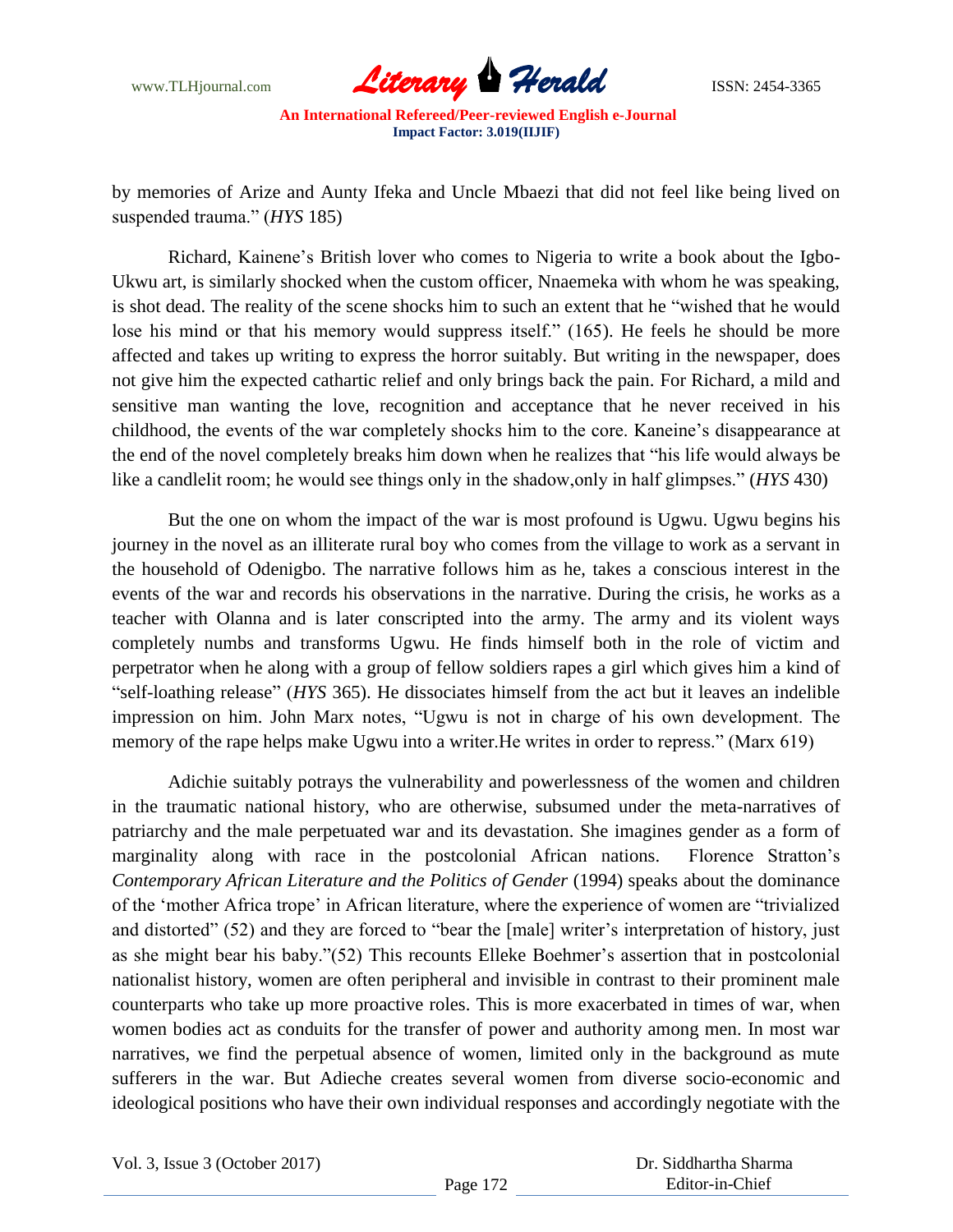

crisis. Their intervention thus, not only attempts to redact their role in history but articulates their own endeavor for self identity.

In *Half of a Yellow Sun*, we have the twin sisters Olanna and Kainene, daughters of the influential yet corrupt businessman, Ozobia. Ozobia shapes his daughters according to his own status, with western education in Nigeria and later sending them to the university in England for further studies. The name of the daughters reveals the role they are expected to fulfill in his household. So while Olanna whose names means "God"s gold" (*HYS* 58) is supposed to bring material wealth and good fortune in the household, Kainene which means "Let"s watch and see what next God will bring." (*HYS* 58), shows an expectation for the greater things of life. So where the "illogically pretty" (*HYS* 49) Olanna is bargained in exchange for a business contract, Kainene who has "an excellent eye for business" (31) is expected to fulfill a son"s duty of attending to the business. Kainene is thus depicted as an androgynous being with an "excellent eye for business" (*HYS* 31). In fact, her rare insight and sharp-wittedness about business makes her a worthy successor to her father, who delightfully declares, that she "is not just like a son, she is like two" (*HYS* 31).Their relationship with their father is analogous to their relationship with the nation, where they are valued only in terms of their utility to the father figure albeit the male patriarchal guardians of the nation. Yet, both the sisters have formed their own independent ideological positions irrespective of their father. Hence, when the war broke out, Ozobia flees with his wife to England, returning only when peace is resumed while Olanne and Kainene refuse to desert their nation. Thus, during the war, Olanne and Ugwu teach young children in a refugee camp while Kainene runs a refugee camp and school. Yet the situation is far from being idealistic and positive for the plight of the common man and especially for the women. The new leader and architect of the Biafran Republic , Ojukwo is accused by Kainene of coveting the wives of the other Nigerian men. The fear of male dominance, of rape and sexual molestation looms throughout the narrative. Vulnerable young women like Eberechi are traded with relief workers and Biafran soldiers and officials in exchange for the employment of male members of the household or for relief help and Ugwu witnesses the steady influx of the young girls entering into the commander's compound.

The outside world is even more horrible where women of both communities, are raped by groups of soldiers. The aggression of the war incites young soldiers like Ugwu to participate in the bestiality of war. The rape of a young woman by a gang of soldiers including Ugwu is vividly described in its monstrosity. It is not an isolated situation as Ugwu"s own sister Anulika is similarly raped by five men. Even women in the refugee camp is not free from the dominance of the lusty religious heads like Father Marcel, who rapes the girls at the refugee camp, even impregnating one of them .

## **Conclusion**